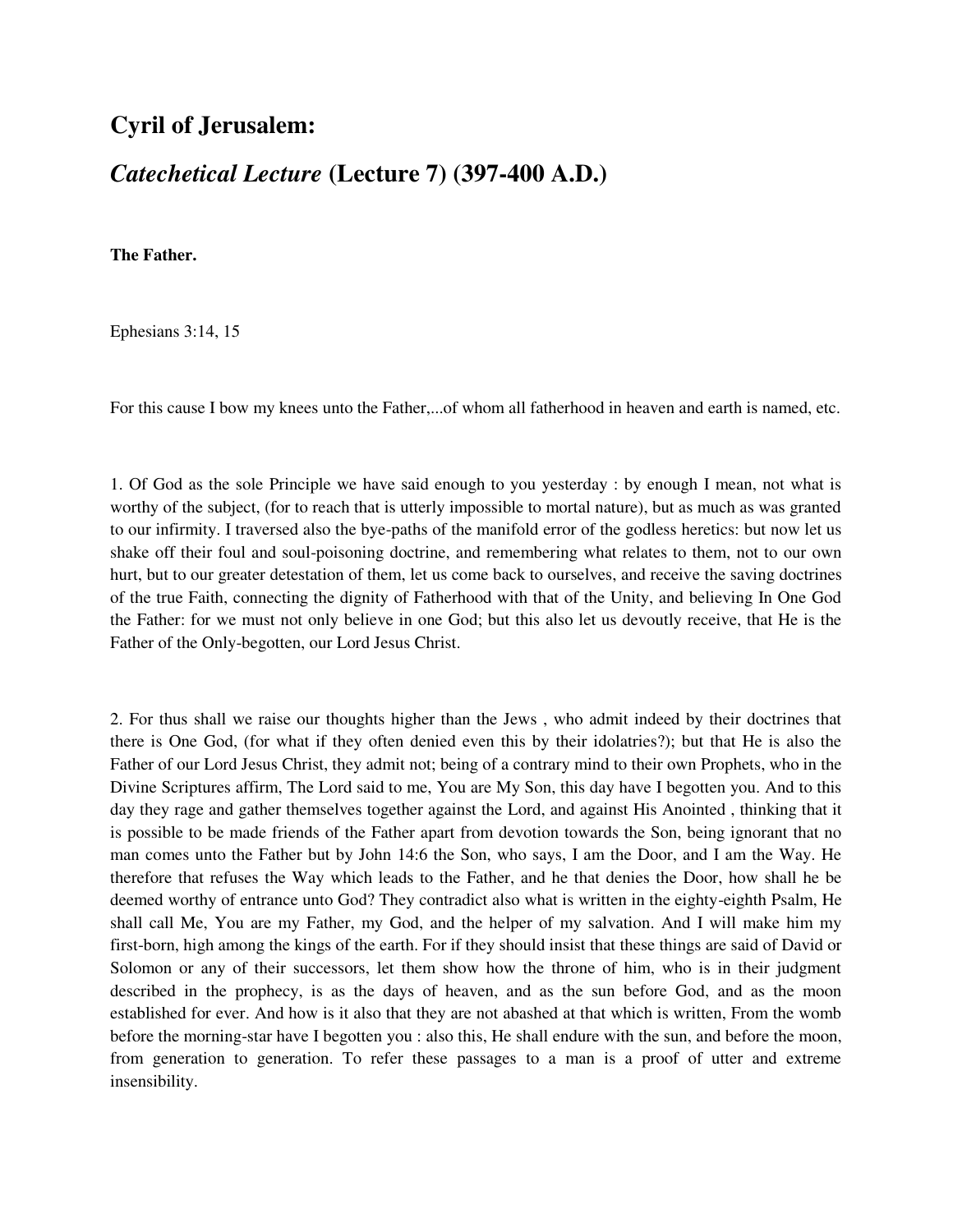3. Let the Jews, however, since they so will, suffer their usual disorder of unbelief, both in these and the like statements. But let us adopt the godly doctrine of our Faith, worshipping one God the Father of the Christ, (for to deprive Him, who grants to all the gift of generation, of the like dignity would be impious): and let us Believe in One God the Father, in order that, before we touch upon our teaching concerning Christ, the faith concerning the Only-begotten may be implanted in the soul of the hearers, without being at all interrupted by the intervening doctrines concerning the Father.

4. For the name of the Father, with the very utterance of the title, suggests the thought of the Son: as in like manner one who names the Son thinks straightway of the Father also. For if a Father, He is certainly the Father of a Son; and if a Son, certainly the Son of a Father. Lest therefore from our speaking thus, In One God, the Father Almighty, Maker of Heaven and Earth, and of All Things Visible and Invisible, and from our then adding this also, And in One Lord Jesus Christ, any one should irreverently suppose that the Only-begotten is second in rank to heaven and earth — for this reason before naming them we named God the Father, that in thinking of the Father we might at the same time think also of the Son: for between the Son and the Father no being whatever comes.

5. God then is in an improper sense the Father of many, but by nature and in truth of One only, the Only-begotten Son, our Lord Jesus Christ; not having attained in course of time to being a Father, but being ever the Father of the Only-begotten. Not that being without a Son before, He has since by change of purpose become a Father: but before every substance and every intelligence, before times and all ages, God has the dignity of Father, magnifying Himself in this more than in His other dignities; and having become a Father, not by passion , or union, not in ignorance, not by effluence , not by diminution, not by alteration, for every good gift and every perfect gift is from above, coming down from the Father of lights, with whom can be no variation, neither shadow of turning. James 1:17 Perfect Father, He begot a perfect Son, and delivered all things to Him who is begotten: (for all things, He says, are delivered unto Me of My Father Matthew 11:27:) and is honoured by the Only-begotten: for, I honour My Father John 8:49, says the Son; and again, Even as I have kept My Father's commandments, and abide in His love. John 15:10 Therefore we also say like the Apostle, Blessed be the God and Father of our Lord Jesus Christ, the Father of mercies, and God of all consolation 2 Corinthians 1:3: and, We bow our knees unto the Father from whom all fatherhood in heaven and on earth is named Ephesians 3:14-15: glorifying Him with the Only-begotten: for he that denies the Father, denies the Son also : and again, He that confesses the Son, has the Father also; knowing that Jesus Christ is Lord to the glory of God the Father Philippians 2:11.

6. We worship, therefore, as the Father of Christ, the Maker of heaven and earth, the God of Abraham, Isaac, and Jacob Exodus 3:6; to whose honour the former temple also, over against us here, was built. For we shall not tolerate the heretics who sever the Old Testament from the New , but shall believe Christ, who says concerning the temple, Did you not know that I must be in My Father's house Luke 2:49? And again, Take these things hence, and make not my Father's house a house of merchandise John 2:16, whereby He most clearly confessed that the former temple in Jerusalem was His own Father's house. But if any one from unbelief wishes to receive yet more proofs as to the Father of Christ being the same as the Maker of the world, let him hear Him say again, Are not two sparrows sold for a farthing, and not one of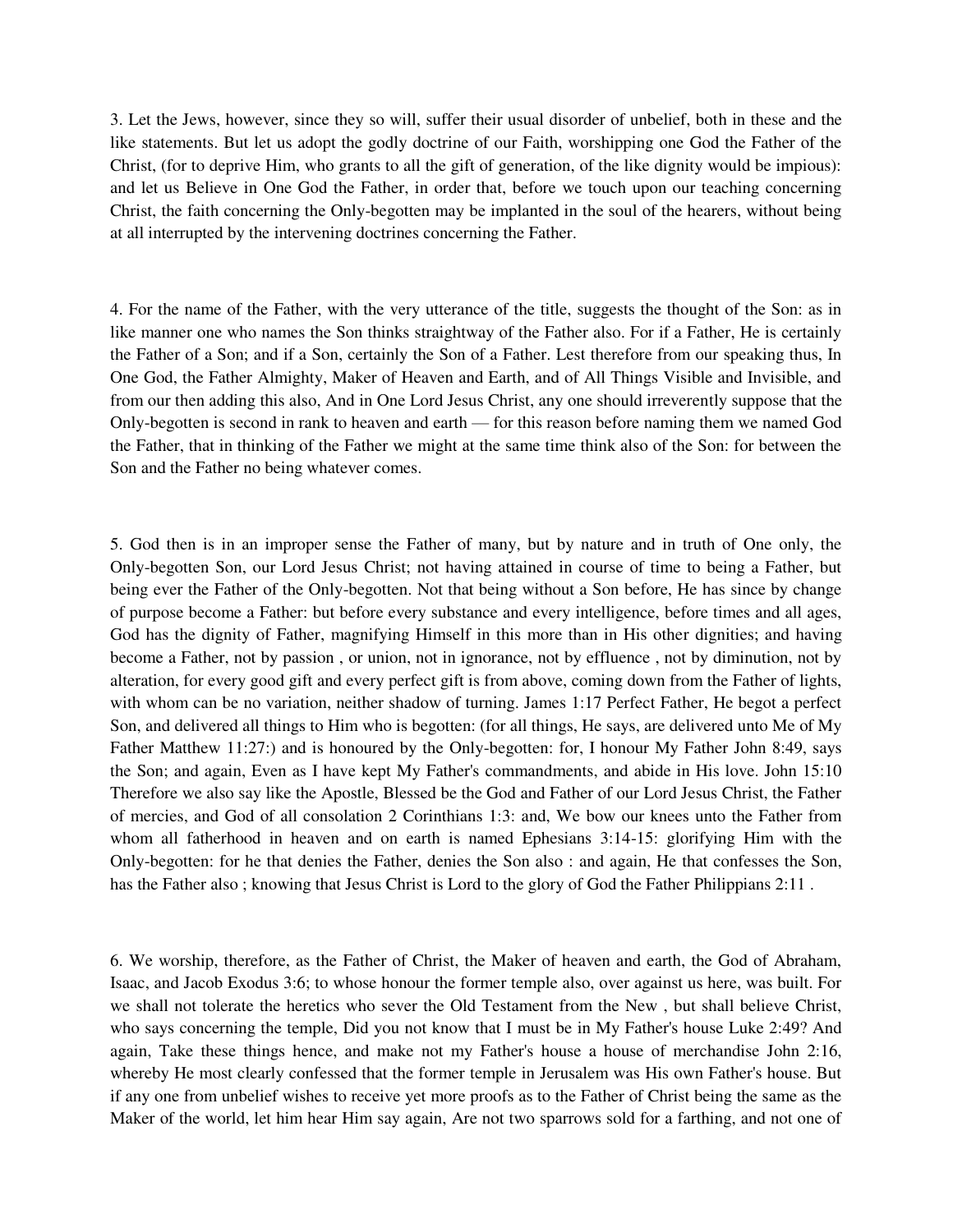them shall fall on the ground without My Father which is in heaven ; this also, Behold the fowls of the heaven that they sow not, neither do they reap, nor gather into barns; and your heavenly Father feeds them Matthew 6:26; and this, My Father works hitherto, and I work John 5:17 .

7. But lest any one from simplicity or perverse ingenuity should suppose that Christ is but equal in honour to righteous men, from His saying, I ascend to My Father, and your Father, it is well to make this distinction beforehand, that the name of the Father is one, but the power of His operation manifold. And Christ Himself knowing this has spoken unerringly, I go to My Father, and your Father: not saying 'to our Father,' but distinguishing, and saying first what was proper to Himself, to My Father, which was by nature; then adding, and your Father, which was by adoption. For however high the privilege we have received of saying in our prayers, Our Father, which art in heaven, yet the gift is of loving-kindness. For we call Him Father, not as having been by nature begotten of Our Father which is in heaven; but having been transferred from servitude to sonship by the grace of the Father, through the Son and Holy Spirit, we are permitted so to speak by ineffable loving-kindness.

8. But if any one wishes to learn how we call God Father, let him hear Moses, the excellent schoolmaster, saying, Did not this your Father Himself buy you, and make you, and create you Deuteronomy 32:6? Also Esaias the Prophet, And now, O Lord. You are our Father: and we all are clay, the works of Your hands. Isaiah 64:8 For most clearly has the prophetic gift declared that not according to nature, but according to God's grace, and by adoption, we call Him Father.

9. And that you may learn more exactly that in the Divine Scriptures it is not by any means the natural father only that is called father, hear what Paul says:— For though you should have ten thousand tutors in Christ, yet have ye not many fathers: for in Christ Jesus I begot you through the Gospel. 1 Corinthians 4:15 For Paul was father of the Corinthians, not by having begotten them after the flesh, but by having taught and begotten them again after the Spirit. Hear Job also saying, I was a father of the needy Job 29:16: for he called himself a father, not as having begotten them all, but as caring for them. And God's Only-begotten Son Himself, when nailed in His flesh to the tree at the time of crucifixion, on seeing Mary, His own Mother according to the flesh, and John, the most beloved of His disciples, said to him, Behold! Your mother, and to her, Behold! Your Son John 19:26-27: teaching her the parental affection due to him , and indirectly explaining that which is said in Luke, and His father and His mother marvelled at Him Luke 2:33: words which the tribe of heretics snatch up, saying that He was begotten of a man and a woman. For like as Mary was called the mother of John, because of her parental affection, not from having given him birth, so Joseph also was called the father of Christ, not from having begotten Him (for he knew her not, as the Gospel says, until she had brought forth her first-born Son Matthew 1:25), but because of the care bestowed on His nurture.

10. Thus much then at present, in the way of a digression, to put you in remembrance. Let me, however, add yet another testimony in proof that God is called the Father of men in an improper sense. For when in Esaias God is addressed thus, For You are our Father, though Abraham be ignorant of us Isaiah 63:16, and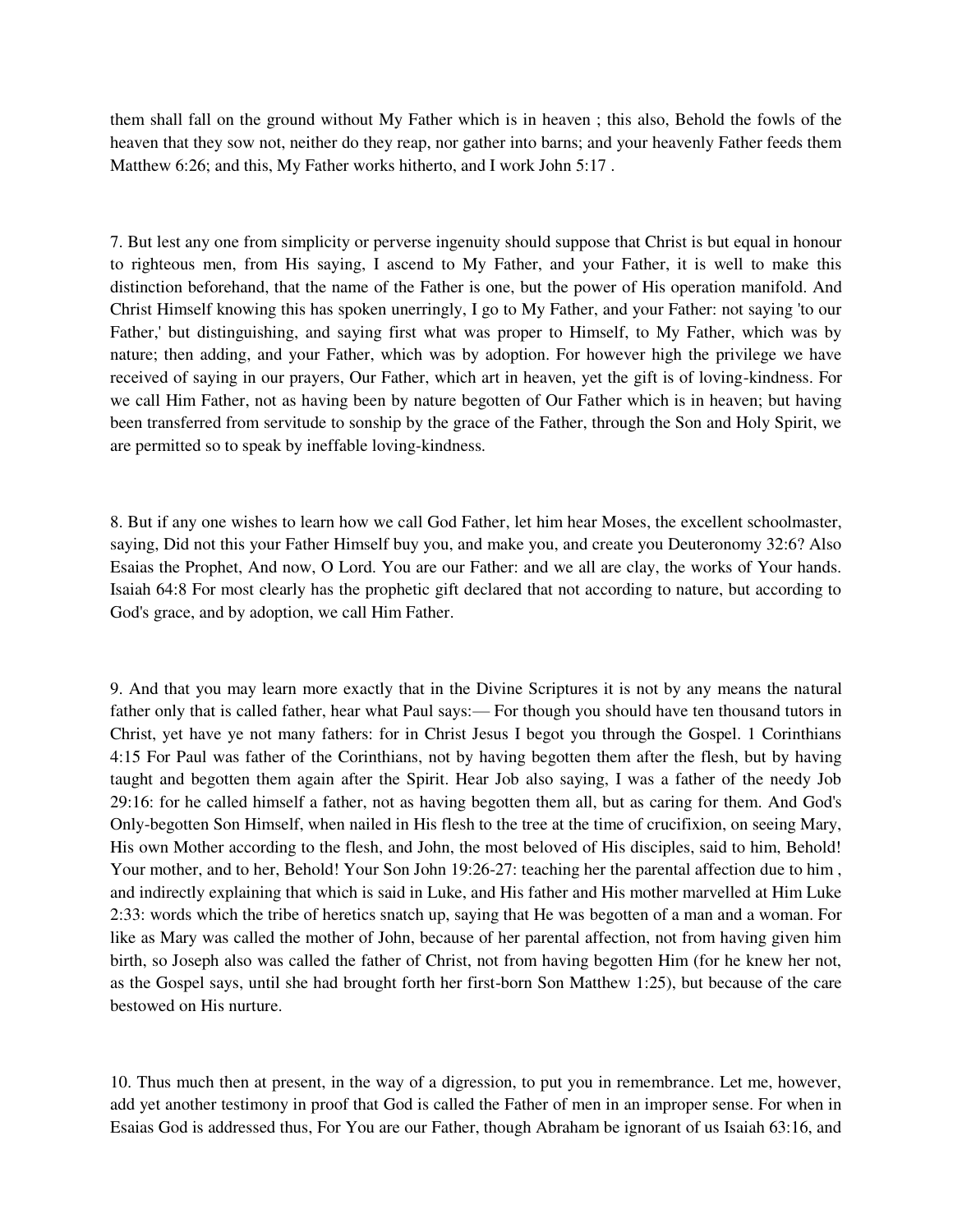Sarah travailed not with us , need we inquire further on this point? And if the Psalmist says, Let them be troubled from His countenance, the Father of the fatherless, and Judge of the widows , is it not manifest to all, that when God is called the Father of orphans who have lately lost their own fathers, He is so named not as begetting them of Himself, but as caring for them and shielding them. But whereas God, as we have said, is in an improper sense the Father of men, of Christ alone He is the Father by nature, not by adoption: and the Father of men in time, but of Christ before all time, as He says, And now, O Father, glorify Thou Me with Your own self, with the glory which I had with You before the world was John 17:5 .

11. We believe then In One God the Father the Unsearchable and Ineffable, Whom no man has seen 1 Timothy 2:16, but the Only-begotten alone has declared Him. John 1:18 For He which is of God, He has seen God : whose face the Angels do always behold in heaven Matthew 18:10, behold, however, each according to the measure of his own rank. But the undimmed vision of the Father is reserved in its purity for the Son with the Holy Ghost.

12. Having reached this point of my discourse, and being reminded of the passages just before mentioned, in which God was addressed as the Father of men, I am greatly amazed at men's insensibility. For God with unspeakable loving-kindness deigned to be called the Father of men — He in heaven, they on earth — and He the Maker of Eternity, they made in time — He who holds the earth in the hollow of His hand, they upon the earth as grasshoppers. Yet man forsook his heavenly Father, and said to the stock, You are my father, and to the stone, You have begotten me. Jeremiah 2:27 And for this reason, methinks, the Psalmist says to mankind, Forget also your own people, and your father's house , whom you have chosen for a father, whom you have drawn upon yourself to your destruction.

13. And not only stocks and stones, but even Satan himself, the destroyer of souls, have some ere now chosen for a father; to whom the Lord said as a rebuke, You do the deeds of your father John 8:41, that is of the devil, he being the father of men not by nature, but by fraud. For like as Paul by his godly teaching came to be called the father of the Corinthians, so the devil is called the father of those who of their own will consent unto him.

For we shall not tolerate those who give a wrong meaning to that saying, Hereby know we the children of God, and the children of the devil 1 John 3:10, as if there were by nature some men to be saved, and some to be lost. Whereas we come into such holy sonship not of necessity but by choice: nor was the traitor Judas by nature a son of the devil and of perdition; for certainly he would never have cast out devils at all in the name of Christ: for Satan casts not out Satan. Mark 3:23 Nor on the other hand would Paul have turned from persecuting to preaching. But the adoption is in our own power, as John says, But as many as received Him, to them gave He power to become the children of God, even to them that believe in His name. John 1:12 For not before their believing, but from their believing they were counted worthy to become of their own choice the children of God.